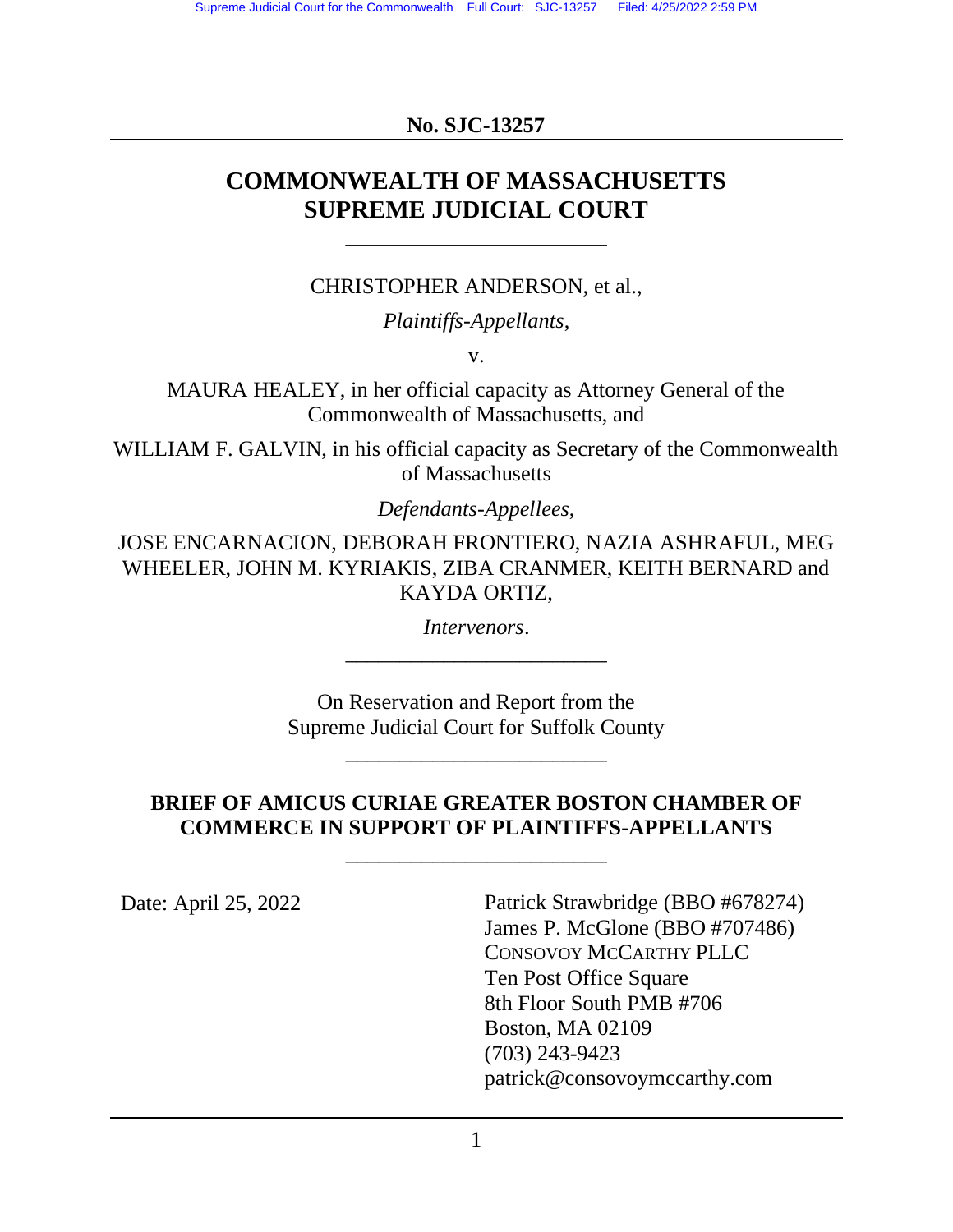## **CORPORATE DISCLOSURE STATEMENT**

<span id="page-1-0"></span>Amicus Curiae, the Greater Boston Chamber of Commerce, is an independent, non-profit business association representing more than 1,300 businesses throughout the region. It has no parent corporation and no publicly held corporation owns 10% or more of its stock.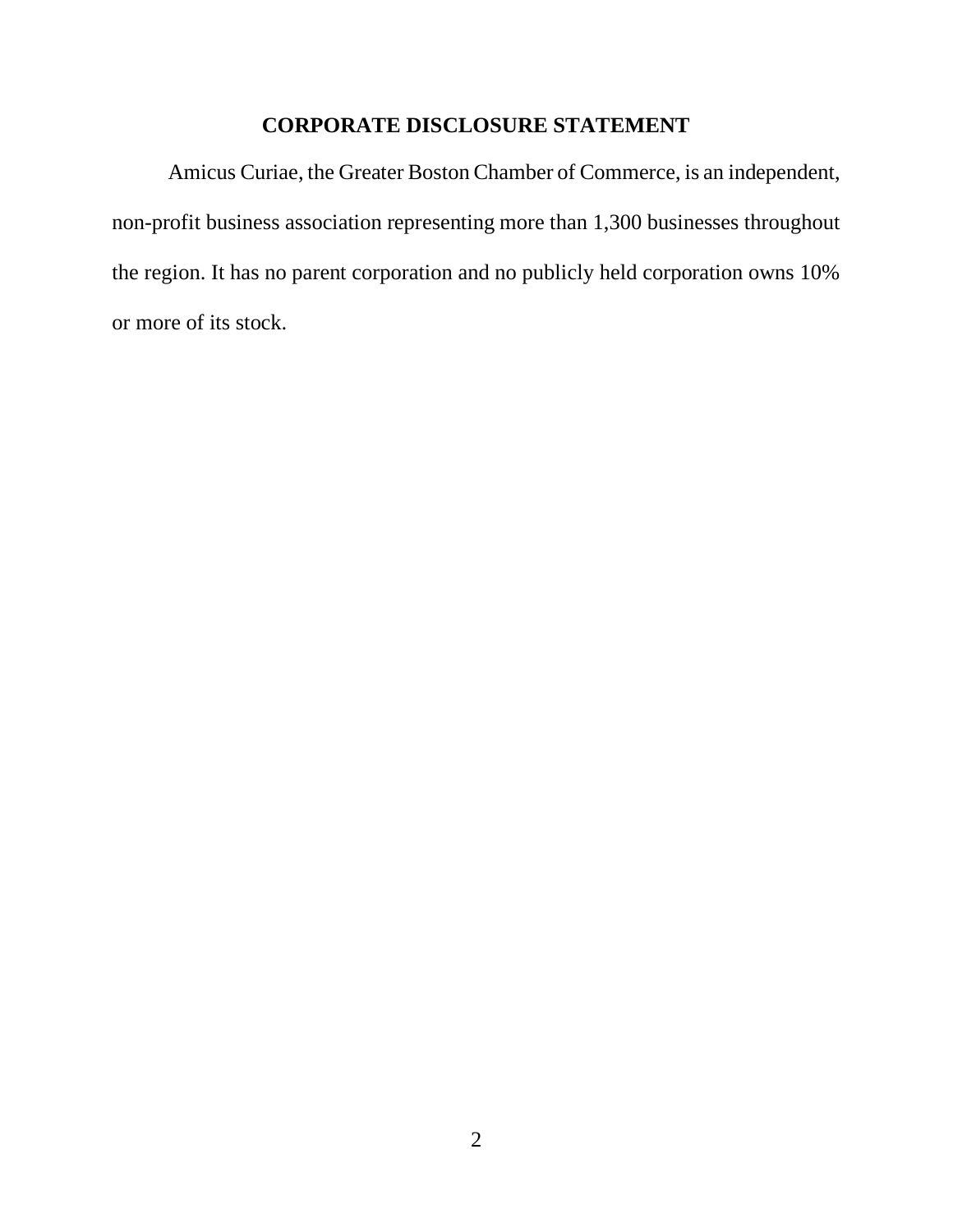## **TABLE OF CONTENTS**

<span id="page-2-0"></span>

| RULE 17(C)(5) DECLARATION OF AMICUS AND COUNSEL                                     |
|-------------------------------------------------------------------------------------|
|                                                                                     |
|                                                                                     |
| The Attorney General's Summary of the Amendment and Yes Statement<br>$\mathbf{I}$ . |
| Plaintiffs' Proposed Changes Render the Summary and Yes Statement Fair<br>$\Pi$ .   |
|                                                                                     |
|                                                                                     |
|                                                                                     |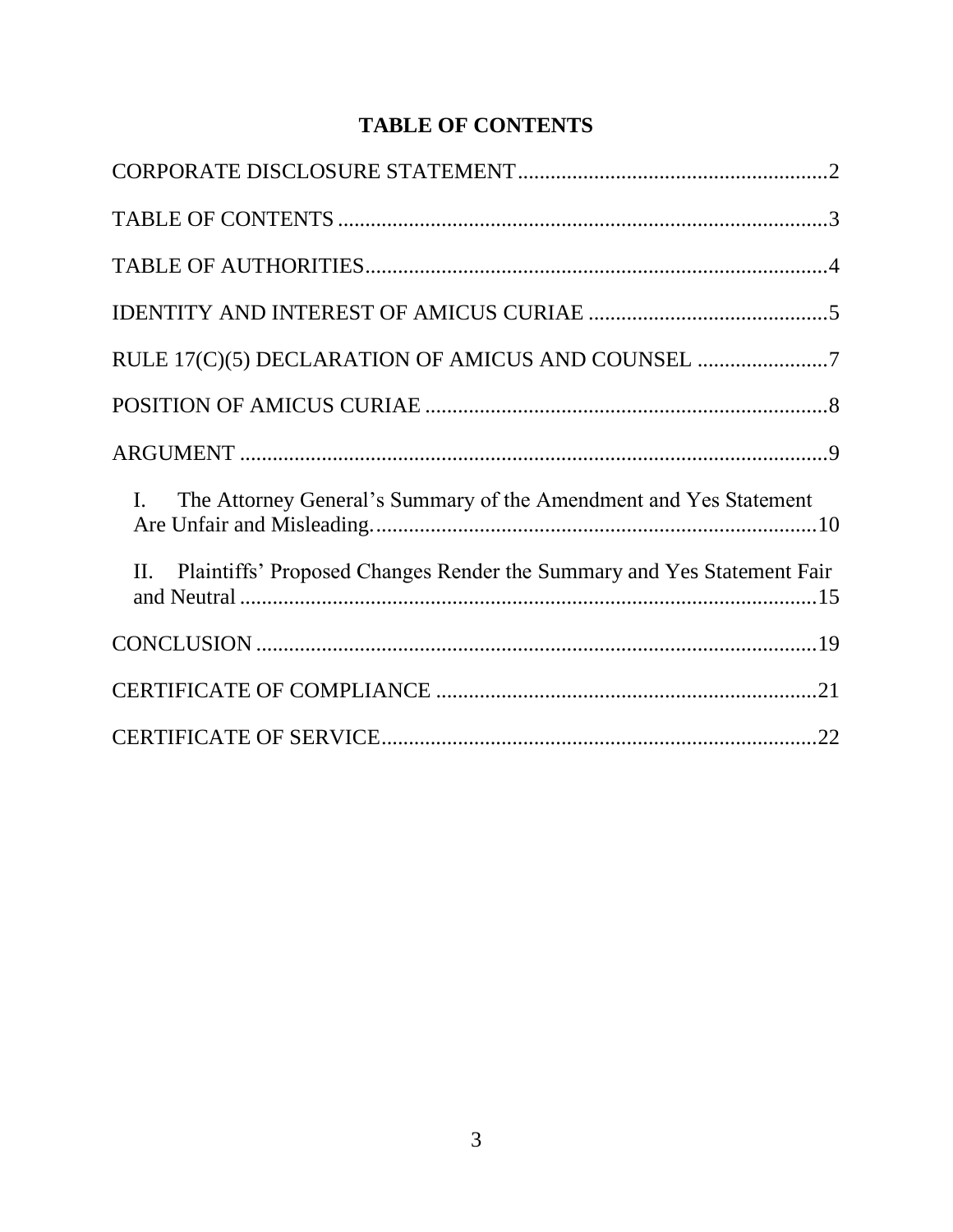## **TABLE OF AUTHORITIES**

<span id="page-3-0"></span>

| Aspinall v. Philip Morris Companies, Inc., 442 Mass. 381 (2004)14                        |
|------------------------------------------------------------------------------------------|
| Associated Indus. of Mass. v. Sec'y of Com. [AIM I], 413 Mass. 1 (1992)13, 14, 17,<br>18 |
|                                                                                          |
|                                                                                          |
|                                                                                          |
|                                                                                          |
|                                                                                          |
| <b>Statutes</b>                                                                          |
|                                                                                          |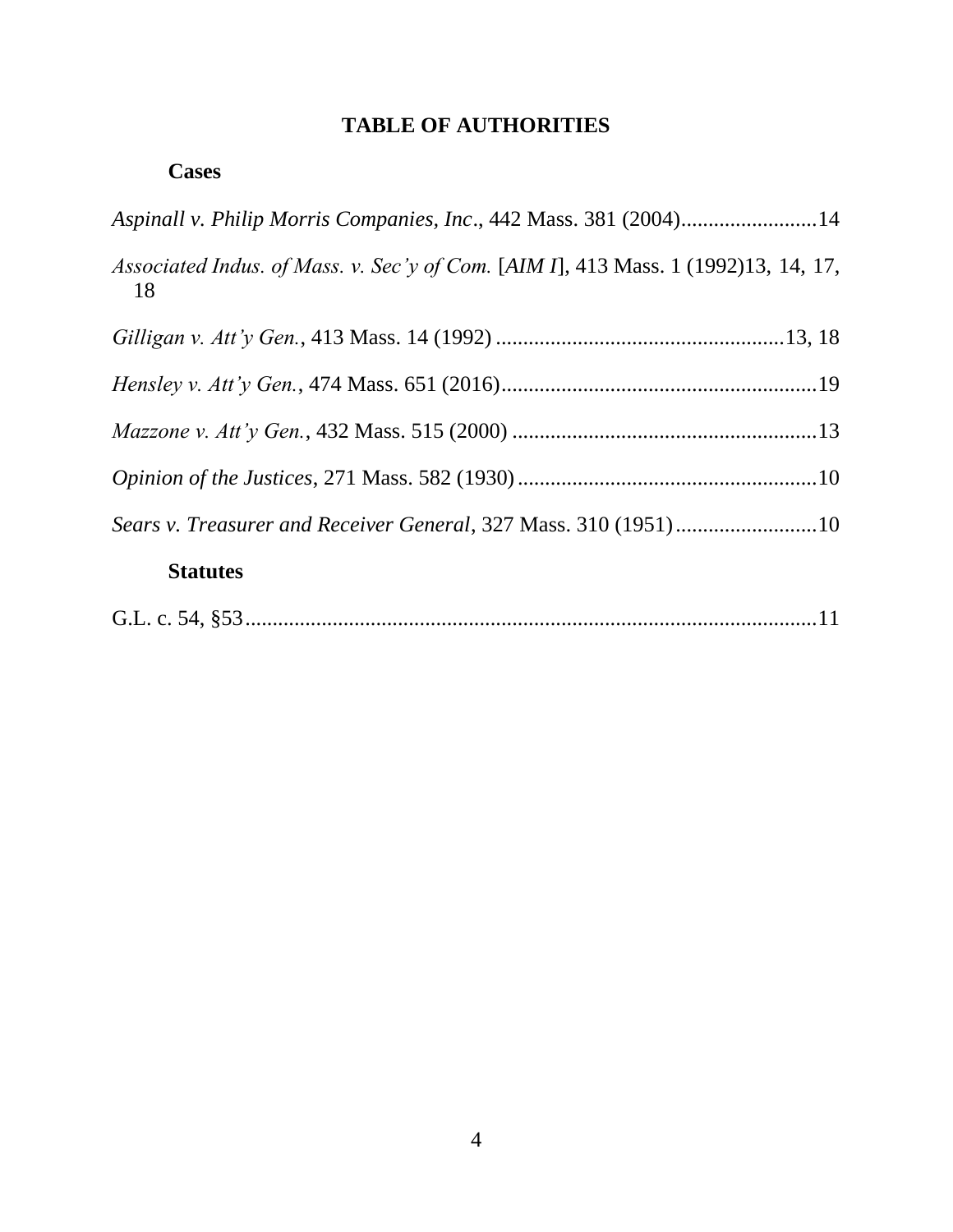## **IDENTITY AND INTEREST OF AMICUS CURIAE THE GREATER BOSTON CHAMBER OF COMMERCE**

<span id="page-4-0"></span>The Greater Boston Chamber of Commerce ("GBCC" or "Chamber") is an independent, non-profit organization that is the convener, voice, and advocate of the Greater Boston business community. The Chamber represents more than 1,300 businesses of all sizes from virtually every industry and profession in the Greater Boston region.

The Chamber believes that the Amendment raises fundamental questions about the purpose of the Massachusetts Constitution and the durability of its principles. As a general matter, income tax rates are debated in the ordinary political process, subject to legislative adjustment and oversight on an ongoing basis. Constitutionalizing tax rates creates obstacles to future adjustments and ties the hands of government when faced with changing economic and political circumstances. The Chamber thus has serious concerns about enshrining a specific tax bracket and rate into the Commonwealth's Constitution.

For any ballot measure, and especially for a ballot measure that would amend the Commonwealth's Constitution, voters presented with such a proposal must have a clear understanding of the choice they are offered and the meaning of its terms. Official summaries and explanations of the proposed Amendment must be written clearly and fairly and reflect a neutral perspective. Because the Attorney General has failed to deliver such summaries and explanations, the Chamber urges this Court to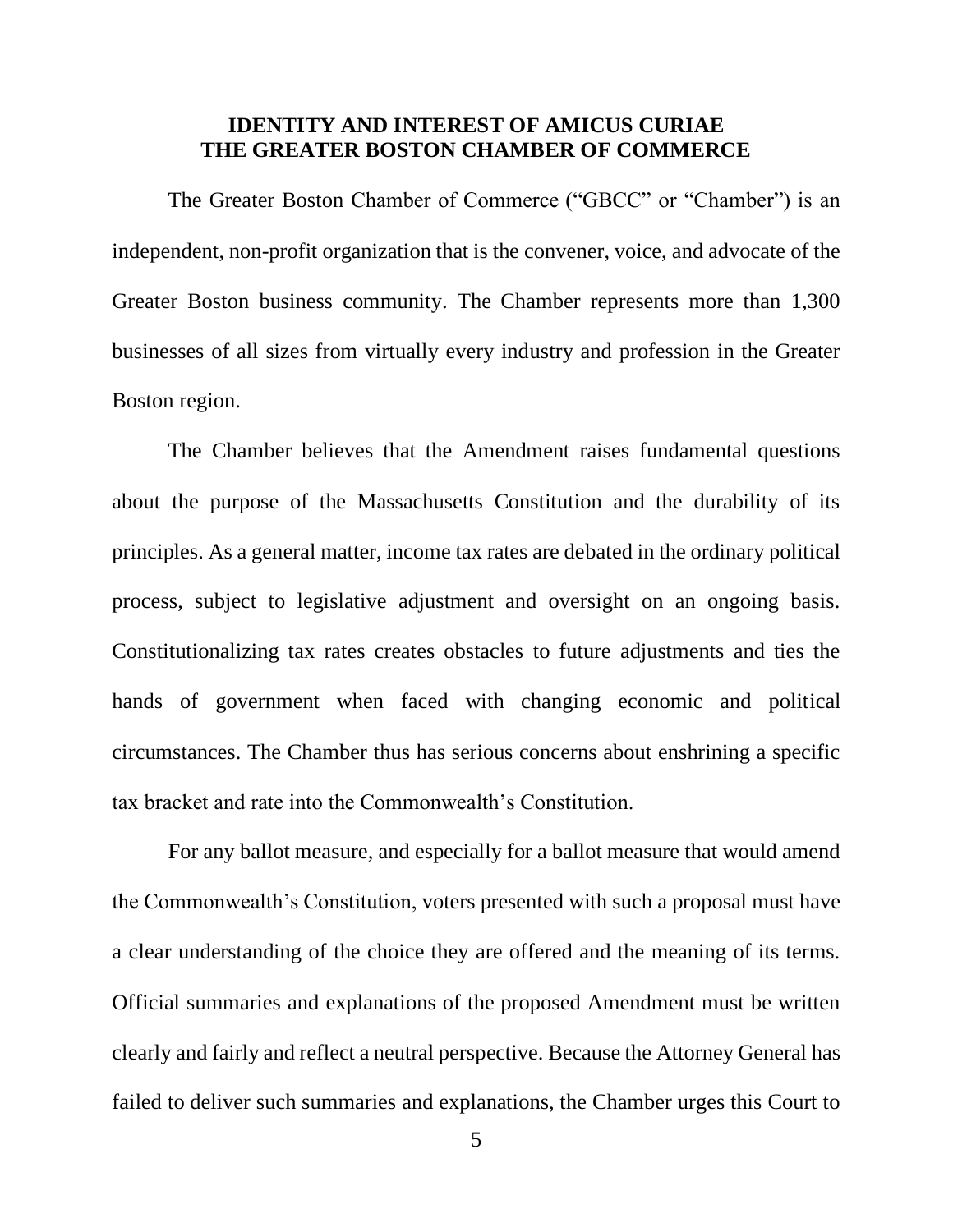grant Plaintiffs' requested relief and correct the statements that will appear on the ballot on Election Day.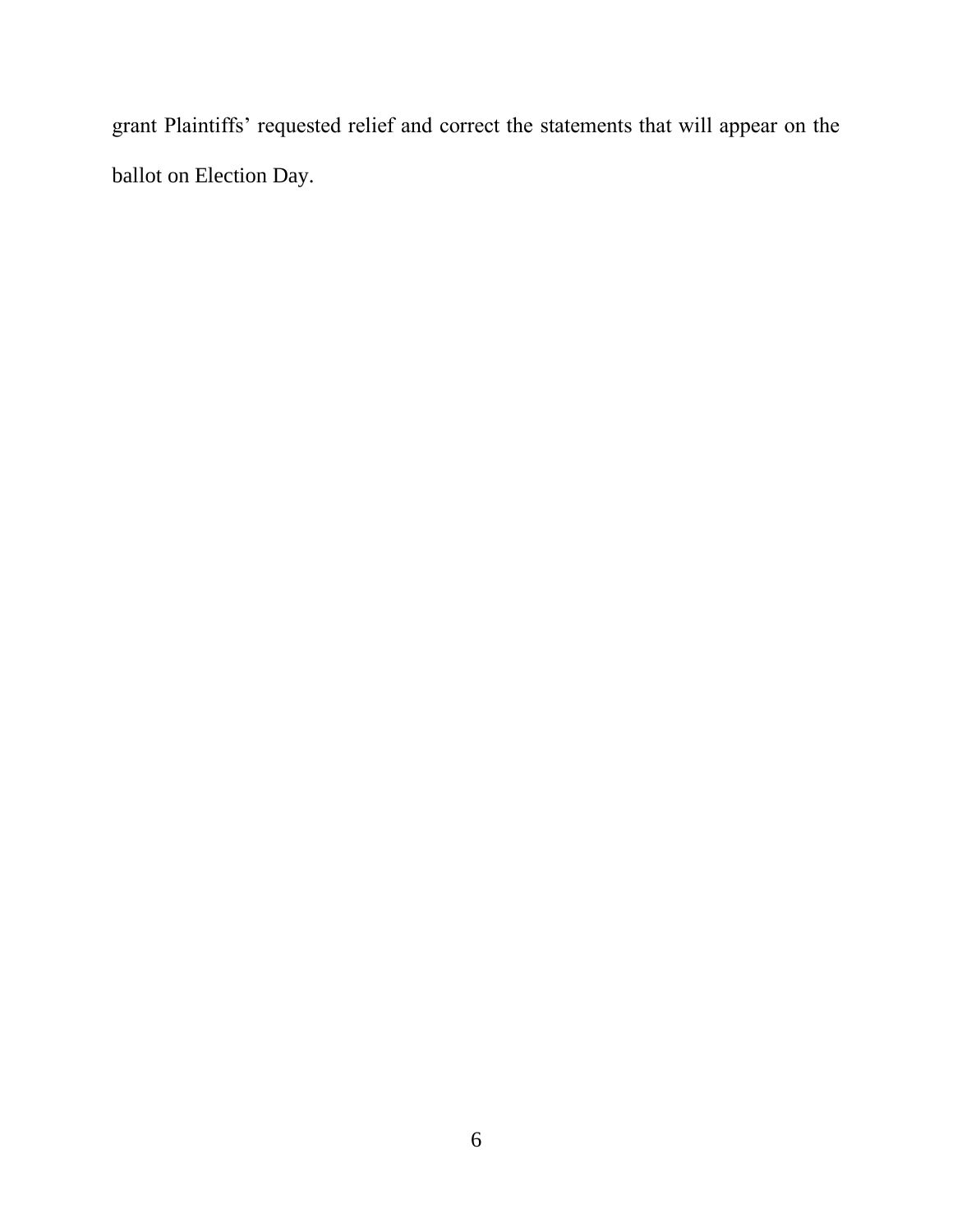#### <span id="page-6-0"></span>**RULE 17(c)(5) DECLARATION OF AMICUS AND COUNSEL**

Amicus Curiae and its counsel declare that:

A. No party or party's counsel authored this brief in whole or in part;

B. No party or party's counsel contributed money that was intended to fund the preparation or submission of this brief;

C. No person or entity—other than the amicus curiae, its members, or its counsel—contributed money that was intended to fund preparing or submitting this brief; and

D. Neither amicus curiae nor its counsel represents or has represented one of the parties to the present appeal in another proceeding involving similar issues or was a party or represented a party in a proceeding or legal transaction that is at issue in the present appeal.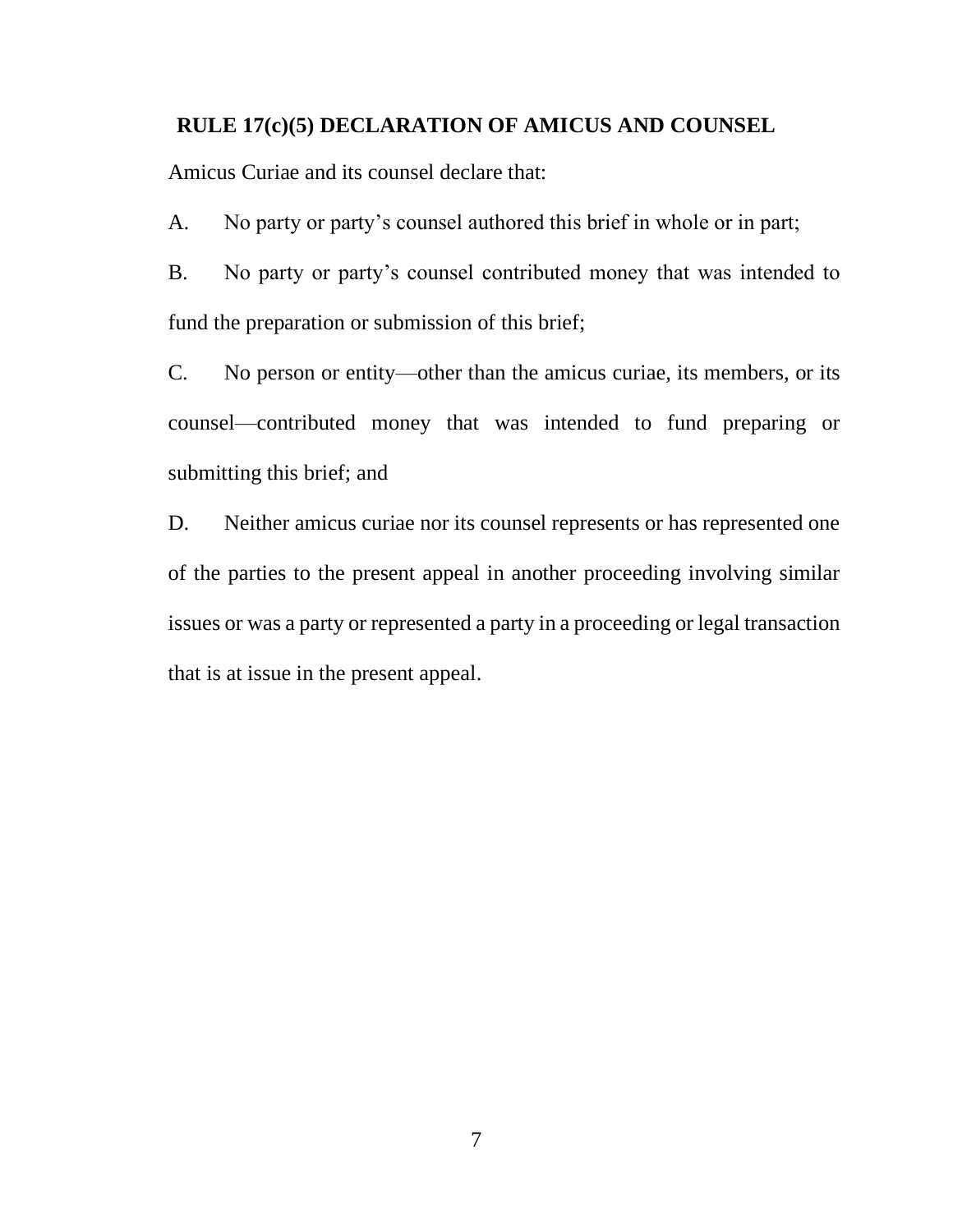#### **POSITION OF AMICUS CURIAE**

<span id="page-7-0"></span>The Chamber urges the Court to declare that the Attorney General's Summary does not comply with Article 48, order the Secretary not to place the Amendment on the ballot unless the Summary is clarified as Plaintiffs propose, and revise the proposed Yes Statement as Plaintiffs propose. In their current form, these statements will mislead Massachusetts voters about the true effect of the Amendment. The people should not have to make such an important decision based on such poor information.

If passed, the proposed Amendment would have major consequences. It would reverse the Commonwealth's historical practice of a uniform state income tax rate, a practice re-affirmed by statewide referendum five times in the last century. Pl. Br. 13 (citing JA411, 414, 416, 418, 427). Not only would this change abruptly nearly double the tax rate for affected Massachusetts residents, but it would also be extremely difficult to reverse. If the voters changed their view after ratification even if, for example, the new tax had a negative economic impact that caused hardship in the Commonwealth—the people's representatives could no longer retire the tax by ordinary legislation. Moreover, the process of overturning it by a new constitutional amendment would take at least four years. At the very least, therefore, it is crucial that voters be fairly and accurately informed about what the Amendment does as they go to the polls.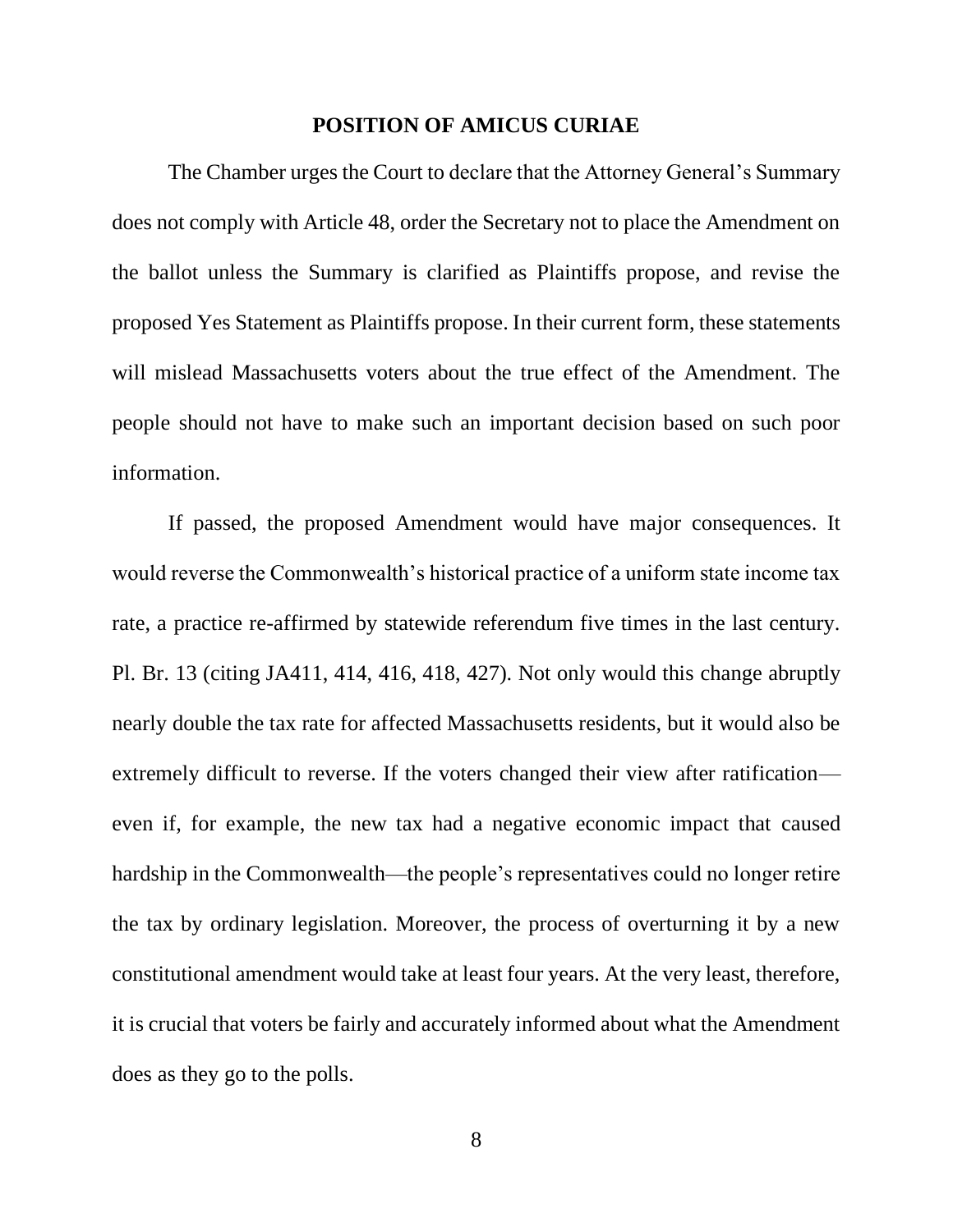Instead, the Attorney General has provided misleading guidance that obfuscates, rather than illuminates, the proposed Amendment. Through her Summary of the Amendment, required under Article 48 of the Amendments to the Massachusetts Constitution, and her one-sentence "Yes Statement," the Attorney General has presented the Amendment as providing new programs in popular areas which it does not in fact deliver. Voters casting their ballots are entitled to know the effect and the limits of the Amendment to deliver on its stated purpose. The Court should intervene to provide fair and neutral statements in place of these skewed advertisements.

#### **ARGUMENT**

<span id="page-8-0"></span>The Attorney General's Summary and Yes Statements hold out false promises to voters that the Amendment will lead to new funding for education and transportation throughout the Commonwealth. In fact, the Amendment accomplishes no such thing. It instead entrusts the Legislature with discretion to make its preferred appropriations. These statements thus violate the requirements of the Constitution and the General Laws that they be fair, concise, and neutral.

By contrast, Plaintiffs have proposed appropriate revisions which render the Summary and Yes Statement fair and neutral. None of Defendants' or Intervenors' attacks on these revisions succeed, and the Court should order modifications to the Attorney General's statements accordingly.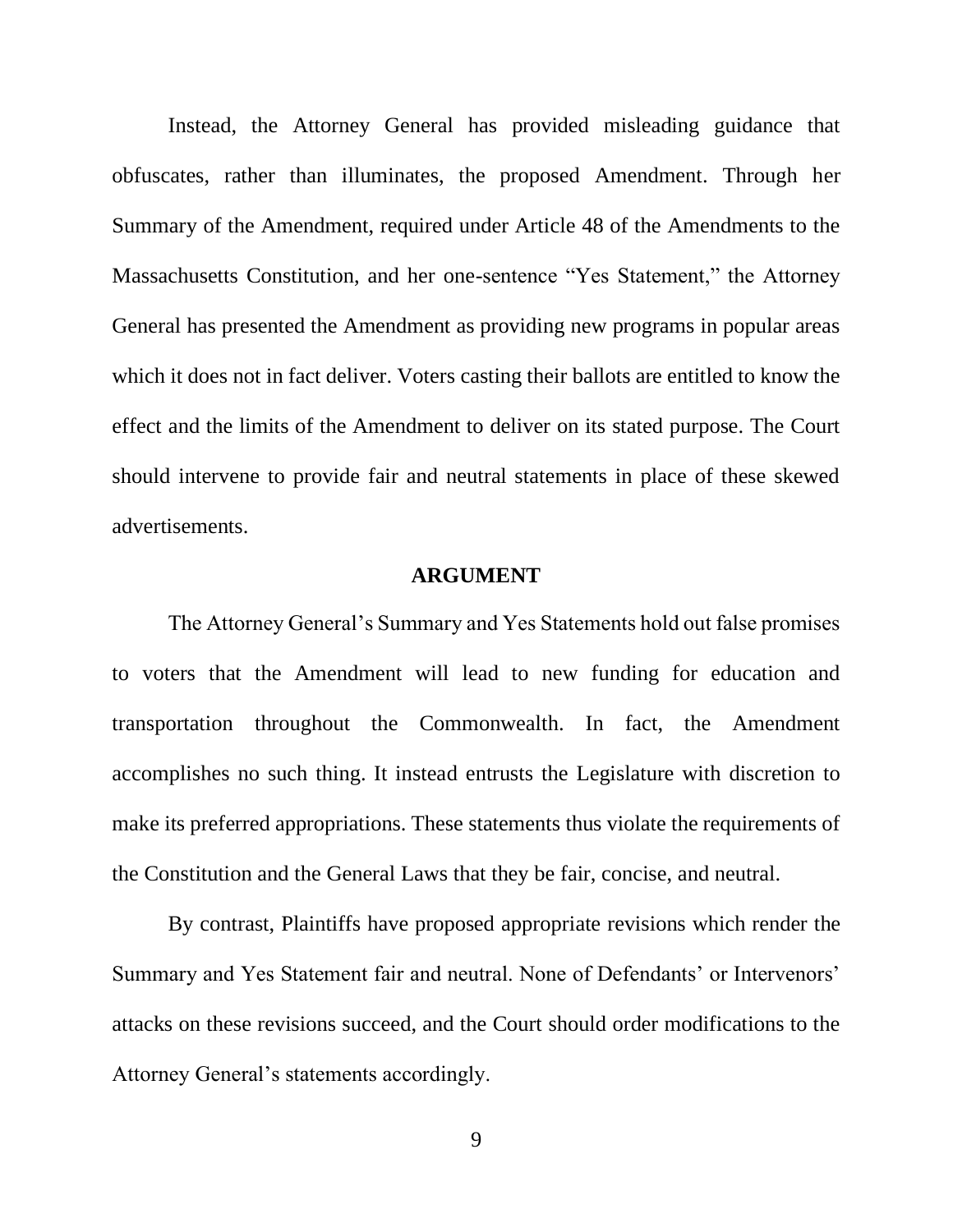<span id="page-9-0"></span>**I. The Attorney General's Summary of the Amendment and Yes Statement Are Unfair and Misleading.** 

Article 48 requires the Attorney General to supply a "fair, concise summary" of any proposed amendment, to be printed on the ballot. This summary "must not be partisan, colored, argumentative, or in any way one-sided, and it must be complete enough to serve its purpose of giving the voter ... a fair and intelligent conception of the main outlines of the measure." *Sears v. Treasurer and Receiver General*, 327 Mass. 310, 324 (1951). This includes a "fair comprehension of what the law will be if the measure is adopted." *Id.* at 326. A summary fails this test when it omits "material provisions" which a "voter would have a natural interest in knowing." *Id.* at 325.

Under an earlier version of Article 48, this Court held that the Attorney General's description of the proposal "ought to be free from any misleading tendency, whether of amplification, of omission, or of fallacy." *Opinion of the Justices*, 271 Mass. 582, 589 (1930). Since that ruling, the Commonwealth has amended Article 48 to require a less "cumbersome" description, requiring only a "fair, concise summary" instead of a lengthier "description." *Sears*, 327 Mass. at 324. But while the level of detail demanded of the Attorney General has changed since 1930, the level of candor has not. The Attorney General is still bound to deliver voters a summary "free from any misleading tendency." *Opinion of the Justices*, 271 Mass. At 589. Along with this summary, the Attorney General and Secretary of the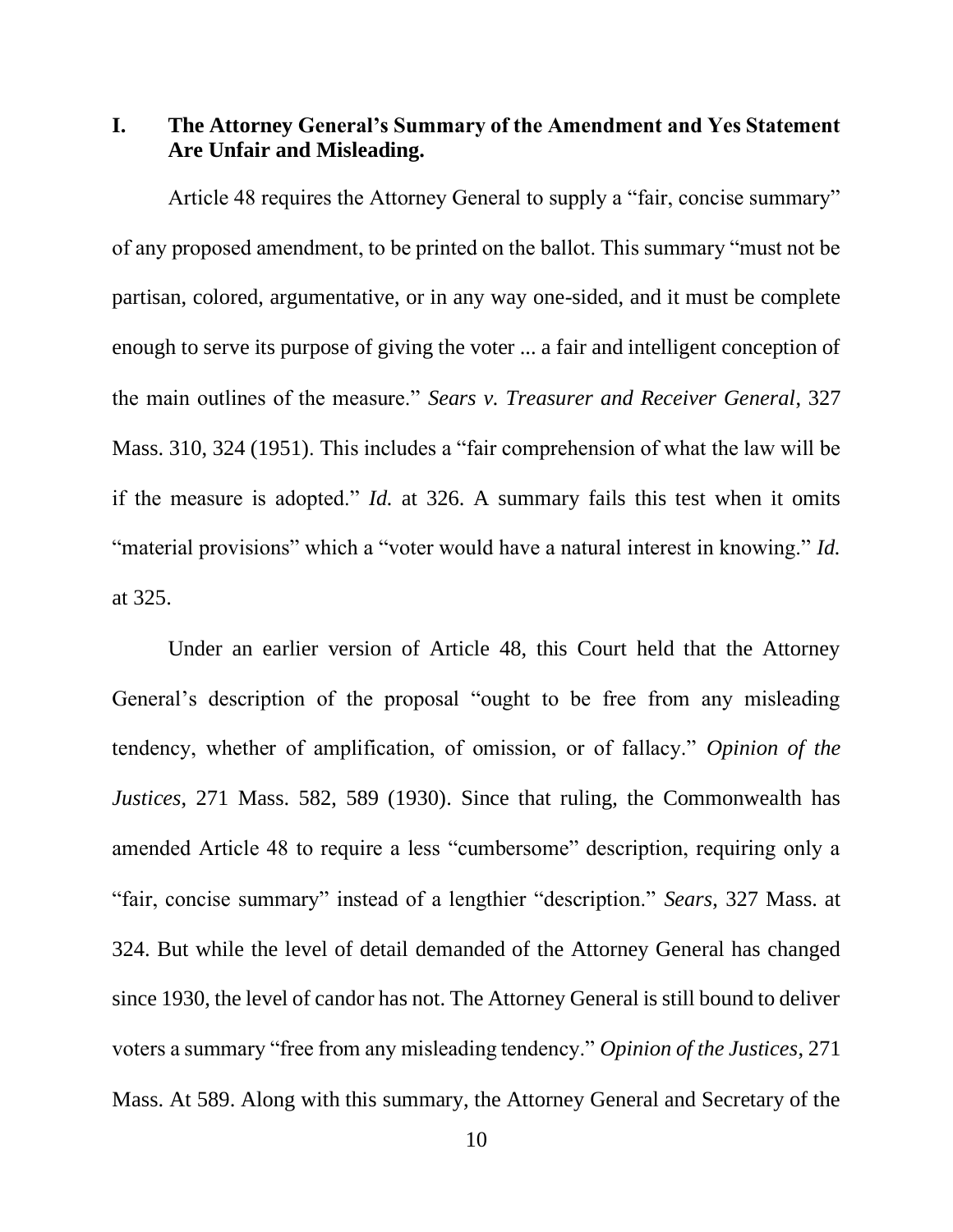Commonwealth must also supply "fair and neutral 1-sentence statements describing the effect of a yes or no vote." G.L. c. 54, §53. These Yes and No statements cannot be "false, misleading or inconsistent with the requirements of this section." *Id.*

Here, the Attorney General's Summary and Yes Statement are neither "fair" nor "neutral." Instead, they mischaracterize the Amendment by adopting misleading language about its effect. The Summary advertises that revenue from the proposed tax "would be used, subject to appropriation by the state Legislature, for public education, public colleges and universities; and for the repair and maintenance of roads, bridges, and public transportation." JA343-44. The Yes Statement echoes this pitch, saying the additional tax will be "used, subject to appropriation by the state Legislature, on education and transportation." JA349.

Both these statements convey to the average reader that the Amendment will result in increased funding for two popular objectives, education and transportation. But the Amendment does no such thing. Money is fungible, and under the Amendment the Legislature retains unfettered discretion to decide, in every state budget, whether the new tax revenues should increase funding for education and transportation, or simply free up other money to be appropriated elsewhere.

In short, the Summary and Yes Statement attempt to persuade voters to support the Amendment—the kind of graduated tax the electorate has rejected in the past—with unsupportable promises of new and increased education and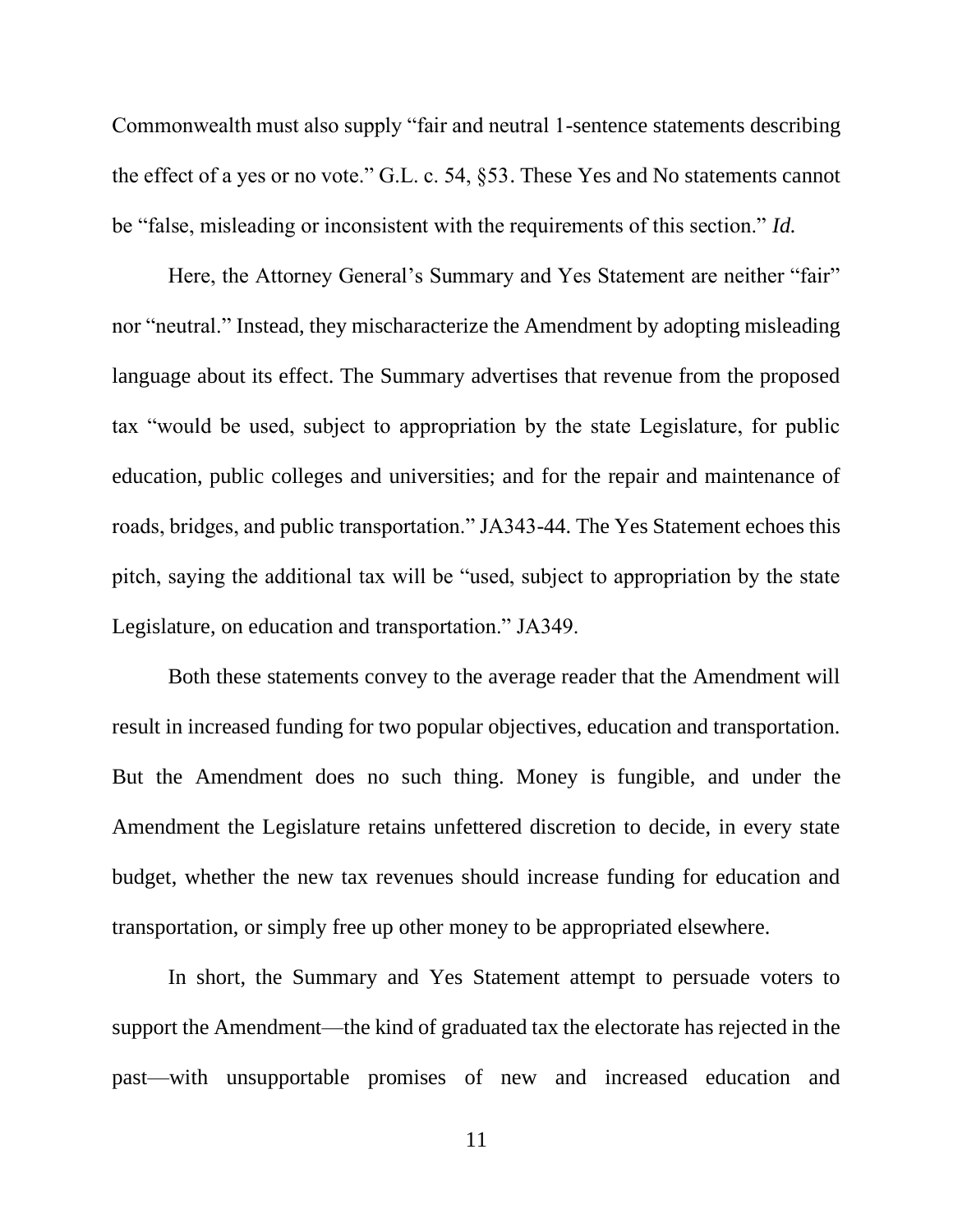transportation spending. But the Amendment will not fund either education or transportation on its own. Only the Legislature can do so with its own appropriations power, and nothing in the Amendment imposes any constraints to ensure this funding "would" or "will" increase or be dedicated to those programs.

It is no answer, as Defendant and Intervenors argue, that the Summary and Yes Statement simply track language in the Amendment itself. *E.g.*, Att'y Gen. Br. 26; Int. Br. 28. If that language is misleading or incomplete (and for the same reasons, it is), then the Attorney General cannot simply use it as a convenient excuse to parrot the misleading language in her own statements. Indeed, this would defeat the entire purpose of the Summary and Yes Statements, which are intended to convey additional and clarifying information about the proposals. Nor can the fact that some Amendment language is even *more* one-sided help the Summary or the Yes Statement. *E.g.*, Att'y Gen. Br. 27. The Attorney General's language must be "fair" and "neutral" in its own right, not simply less biased than other pro-Amendment advocacy.

Lastly, the phrase "subject to appropriation by the state Legislature" does not make the Summary or the Yes Statement any less misleading. This insertion does not naturally suggest that the Legislature retains power to *frustrate* the Amendment's stated objective of "provid[ing] the resources for quality public education and affordable public colleges and universities, and for the repair and maintenance of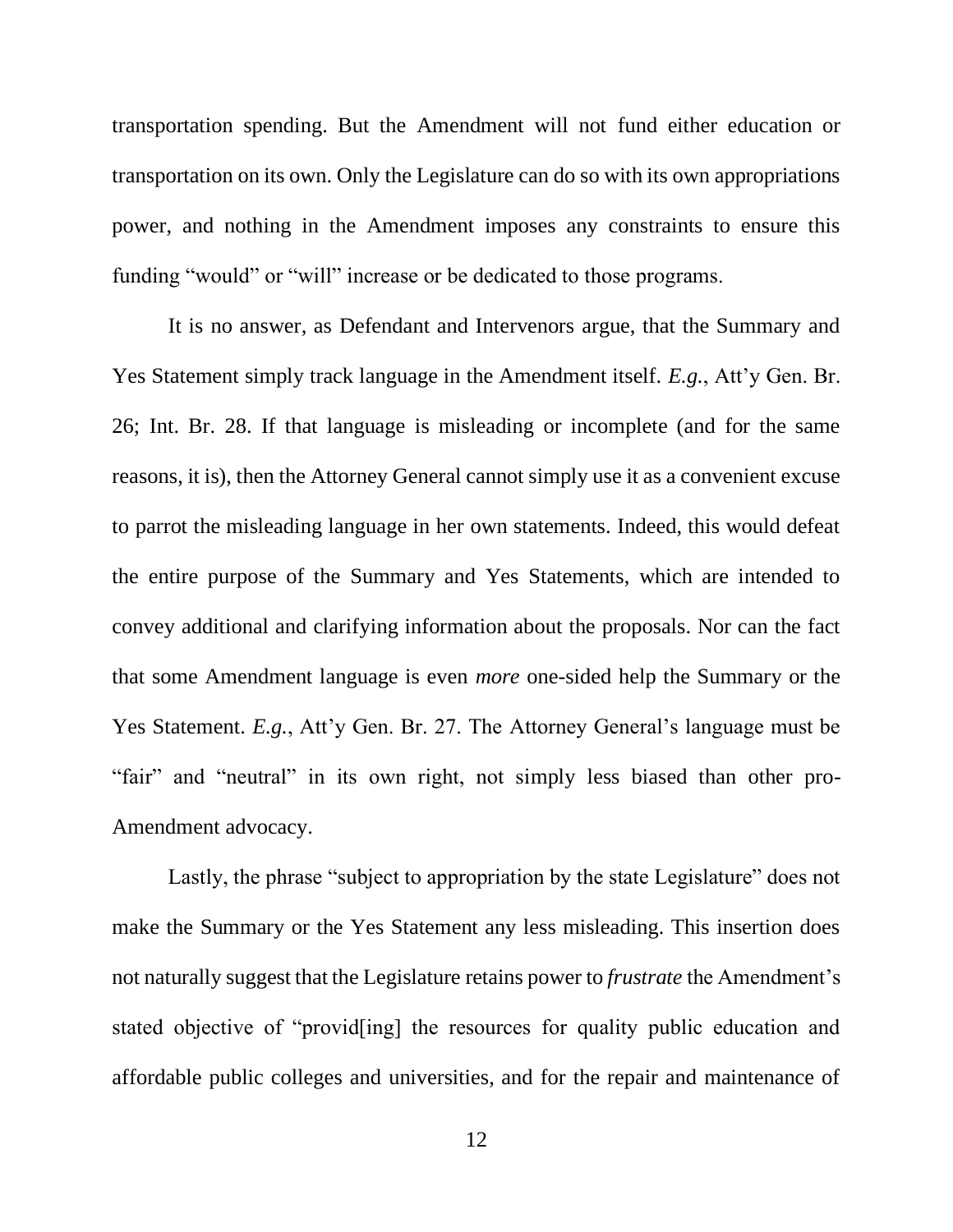roads, bridges and public transportation." JA119-20. Rather they suggest to the ordinary reader that the new revenue will go to education and transportation and that the Legislature decides *which* particular projects and programs will receive funding, and how much. A substantial number of voters are unlikely to comprehend that this clause grants the Legislature a license to appropriate *zero* new funding, or even cut funding, in these areas after the Amendment's passage. Neither Defendants nor Intervenors deny this legislative discretion, but they adamantly deny that it should be mentioned anywhere on the ballot.

This Court has dealt with similar "subject to appropriation" language before, but in different contexts that make those holdings inapposite. *See Associated Indus. of Mass. v. Sec'y of Com.* [*AIM I*], 413 Mass. 1 (1992); *Gilligan v. Att'y Gen.*, 413 Mass. 14 (1992). Both of these cases concerned new excises proposed as *statutes*, not constitutional amendments. But statutes are always subject to legislative control, meaning voters on those referenda would have expected the Legislature would retain discretion over the revenue anyway. The phrase therefore needed no explanation. *Cf. Mazzone v. Att'y Gen.*, 432 Mass. 515, 523 (2000) ("Monies directed *by operation of a general law* to a specific purpose that remain "subject to appropriation" are expressly left within the Legislature's control and are not appropriations." (emphasis added)). Here, though, ordinary readers would presume that a constitutional amendment would tie the Legislature's hands. Because that is not the case, a fair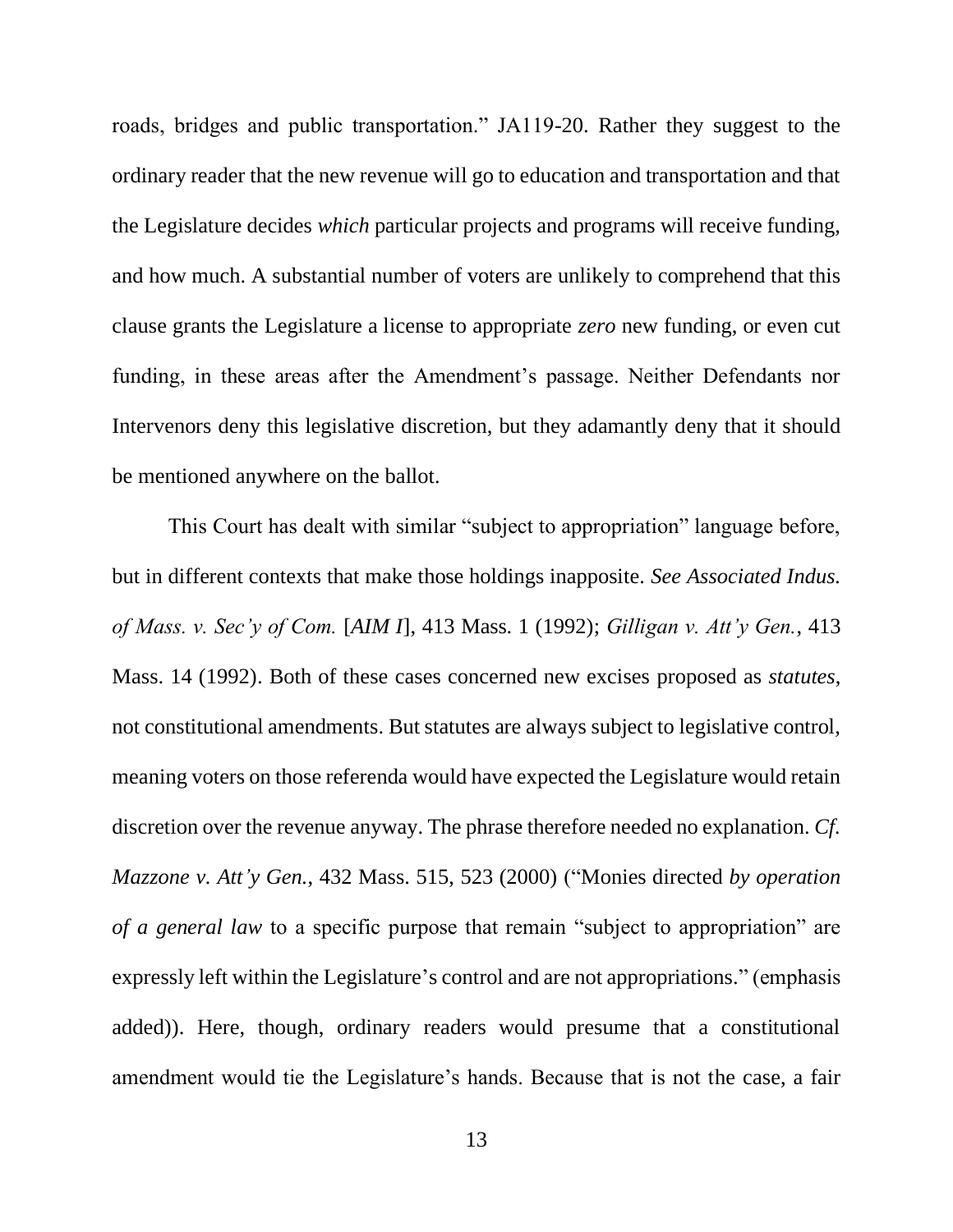Summary must "apprise[] the voters" of these important contingencies. *AIM I*, 413 Mass. at 12.

Moreover, there is considerable irony in the Attorney General's suggestion that the ambiguous reference to the appropriations process somehow satisfies her responsibilities under Article 48 and G.L. c. 54, §53. Even accepting her argument that the "subject to appropriations" clause could be understood to relieve the Legislature of increasing funding to any transportation or education programs, that is not enough to render it free of any "misleading" tendency. In other contexts, the Attorney General rightly recognizes that a statement may be technically "true as a literal matter, but still create[s] an over-all misleading impression through [a] failure to disclose material information." *See* Brief of Appellee Commonwealth of Massachusetts, *Commonwealth v. Exxon Mobil Corp.*, SJC-13211, 2022 WL 198509, at 15 (Jan. 13, 2022). This Court agrees. *See, e.g. Aspinall v. Philip Morris Companies, Inc*., 442 Mass. 381, 395 (2004) ("noting that a statement "may consist of a half truth, or even may be true as a literal matter, but still create an over-all misleading impression through failure to disclose material information"). It is thus not enough for the Defendants to argue that *some* voters might be savvy enough to understand that the appropriations process could affect the Amendment's goals; the Attorney General's Summary or Yes Statement must provide the necessary information to ensure an ordinary voter is not misled.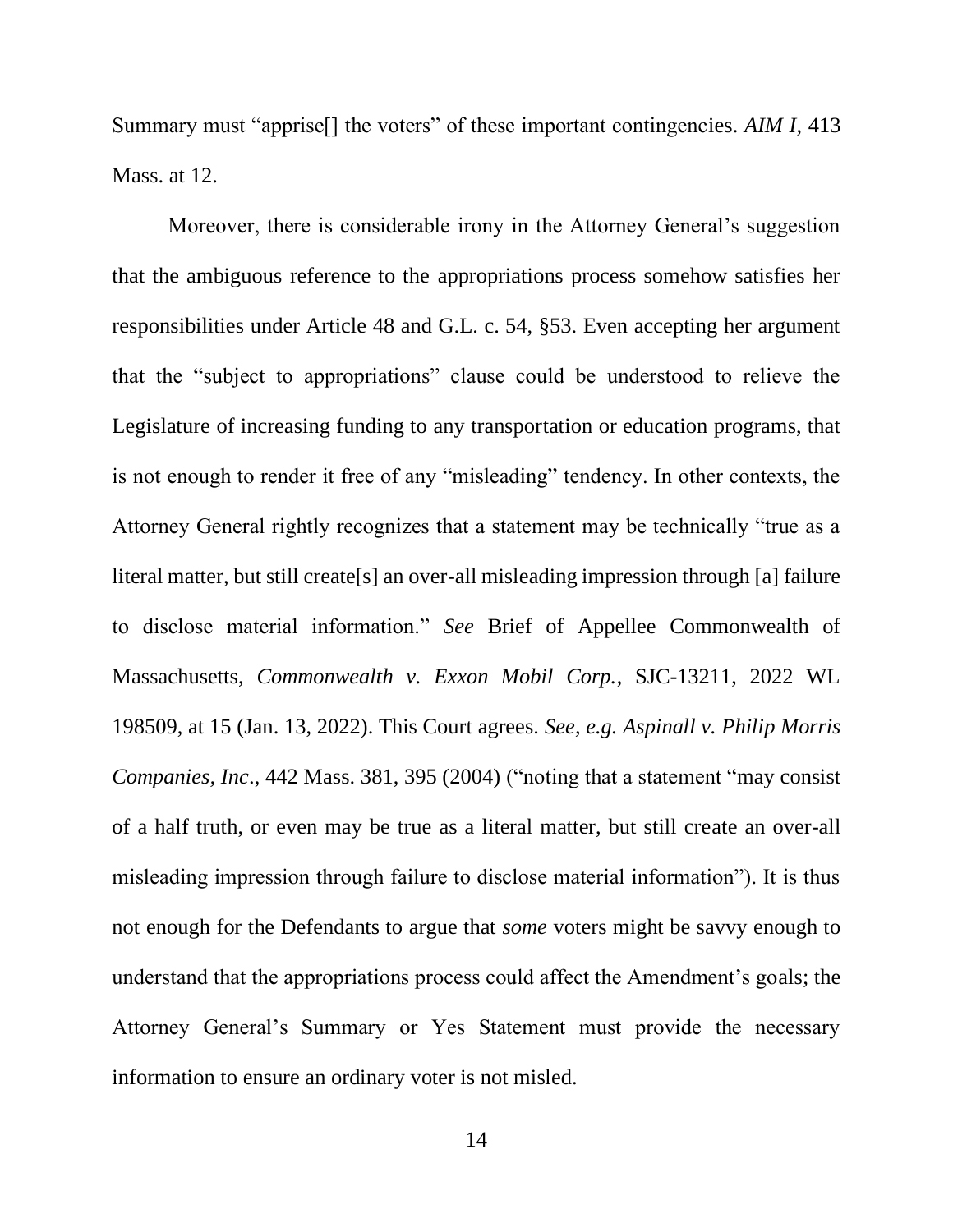Massachusetts voters have a weighty decision to make in whether to ratify the Amendment, but the Attorney General has not equipped them to make an informed decision. The Court should order revisions to the misleading Summary and Yes Statement before the Amendment can be submitted to the people.

## <span id="page-14-0"></span>**II. Plaintiffs' Proposed Changes Render the Summary and Yes Statement Fair and Neutral**

Plaintiffs propose several modifications to clarify the Summary and Yes Statement. They propose one additional sentence for the Summary: "The Legislature could choose to reduce funding on education and transportation from other sources and replace it with the new surtax revenue because the proposed constitutional amendment does not require otherwise." Pl. Br. 23 (citing JA339-40). And they propose two alternative modifications of the Yes Statement, one geared especially toward describing a "Yes" vote succinctly and neutrally, and the other toward completeness and accuracy of description: (1) "A YES VOTE would amend the state Constitution to impose an additional 4% tax on that portion of incomes over one million dollars"; or (2) "A YES VOTE would amend the state Constitution to impose an additional 4% tax on that portion of incomes over one million dollars to be used for, but not necessarily to increase, state education and transportation spending, subject to appropriation by the state Legislature." *Id.* at 24 (citing JA350-51). These changes would fix the existing defects, and the Court should adopt them.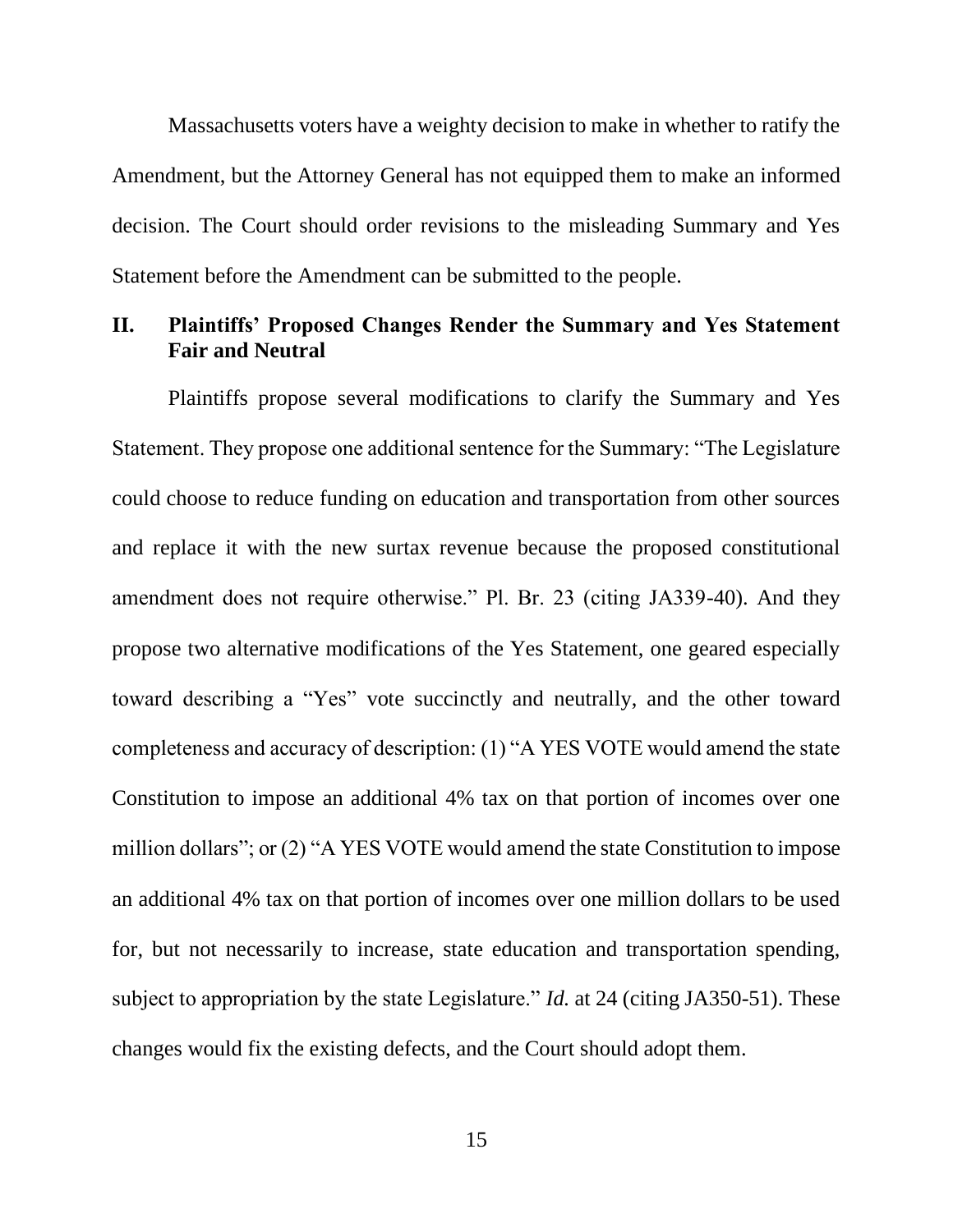Defendants and Intervenors object to these changes on several grounds. First, they argue that the changes stray from the Amendment's actual content into speculation about what future legislatures *might* do after it passed. Att'y Gen. Br. 35-36; Int. Br. 16-18. They next claim the changes would engage in argumentative "analysis" or "interpretation" of the Amendment, which would go beyond the proper scope of either a Summary or a Yes Statement. Att'y Gen. Br. 36, 47-48; Int. Br. 29. Finally, they argue that the changes would make the Amendment materials too "comprehensive" or lengthy, which Article 48 does not demand, and which would compromise their effectiveness in assisting voters. All of these arguments fail.

Plaintiffs' proposals do not deal in speculation, but in the actual effect the Amendment would have on the constitutional authority of the Legislature. Defendants and Intervenors seize on the language about what "the Legislature could choose" to frame this proposal as a mere theoretical exercise, but the key to the proposed sentence is what "the proposed constitutional amendment *does not require.*" Put another way, the proposal explains the discretion which this constitutional amendment would vest in the legislature, so that voters are not otherwise misled into thinking that the new tax revenue will necessarily lead to increased funding for education and transportation. Even though the Amendment advertises the possibility of raising revenue to fund education and transportation, it actually entrusts the Legislature with full discretion to decide how much those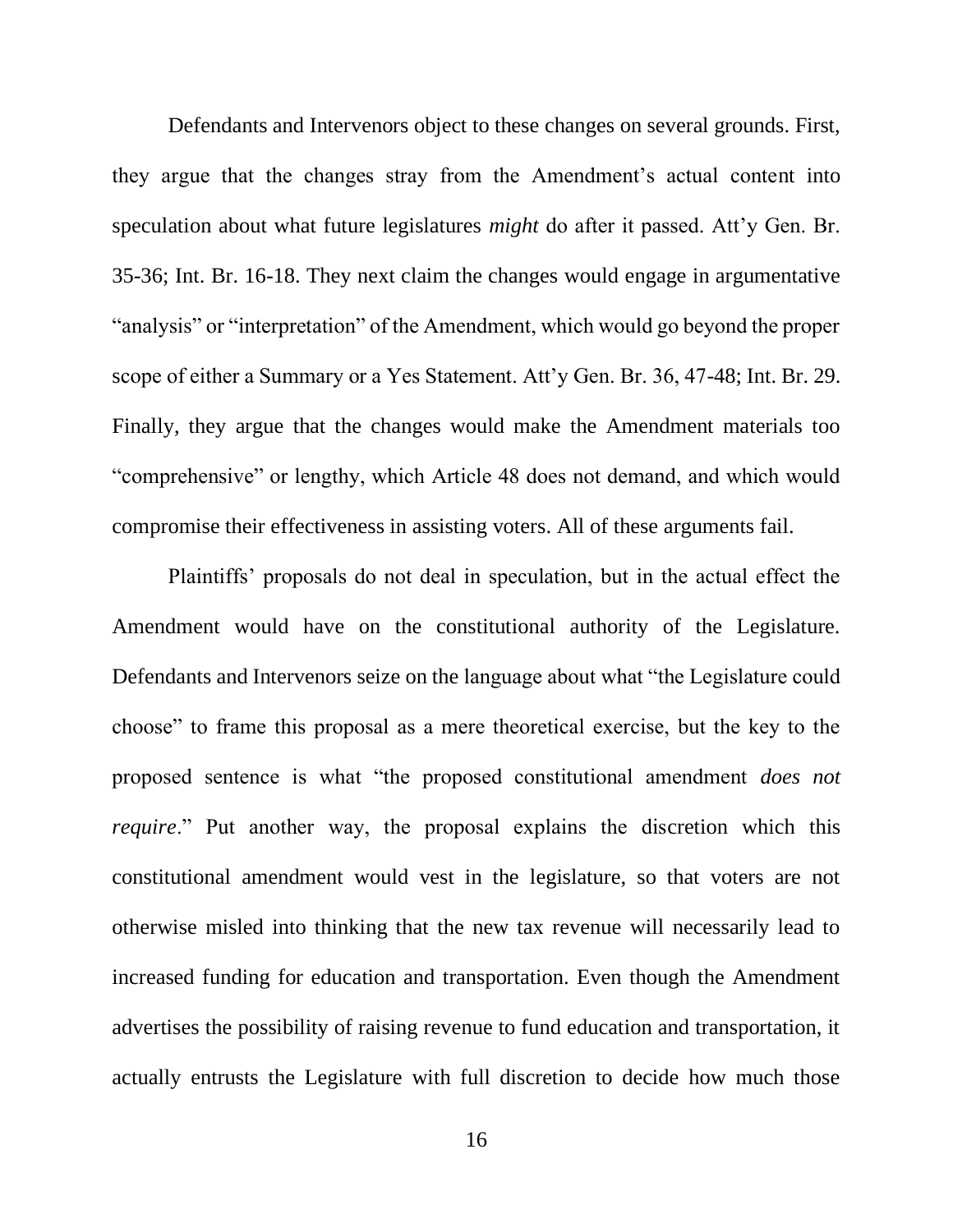initiatives will be funded, including the discretion to appropriate *less* funding than under the current budget.

For similar reasons, the proposed changes to the Summary and Yes Statement would not veer into "legal interpretation," either. *See, e.g.*, *AIM I*, 413 Mass. at 12. Rather, the changes give only a fair explanation of the measure's words and effect that while the Amendment advertises the possibility of more funding for popular objectives, it does not actually commit the Legislature to increase (or even hold steady) appropriations in those areas. Tellingly, neither Defendants nor Intervenors voice any disagreement with this view of the Amendment. Both agree that the Amendment would work in this way, *e.g.*, Att'y Gen. Br. 40; Int. Br. 35. They simply would rather not advertise as much. Their objections to supposed "legal interpretation" in the Summary therefore ring hollow. If no one disagrees with an explanation of the Amendment's provisions, then that explanation is neither "argumentative" nor "one-sided." Att'y Gen. Br. 36. It is simply "'fair'; that is to say, ... not ... partisan, colored, argumentative, or in any way one sided, and ... complete enough to serve its purpose of giving the voter ... a fair and intelligent conception of the main outlines of the measure." *AIM I*, 413 Mass. at 11 (quoting *Sears*, 327 Mass. at 324).

Neither of this Court's decisions in *AIM I* or *Gilligan* suggest anything different. Both those cases concerned proposed taxes which would raise revenue for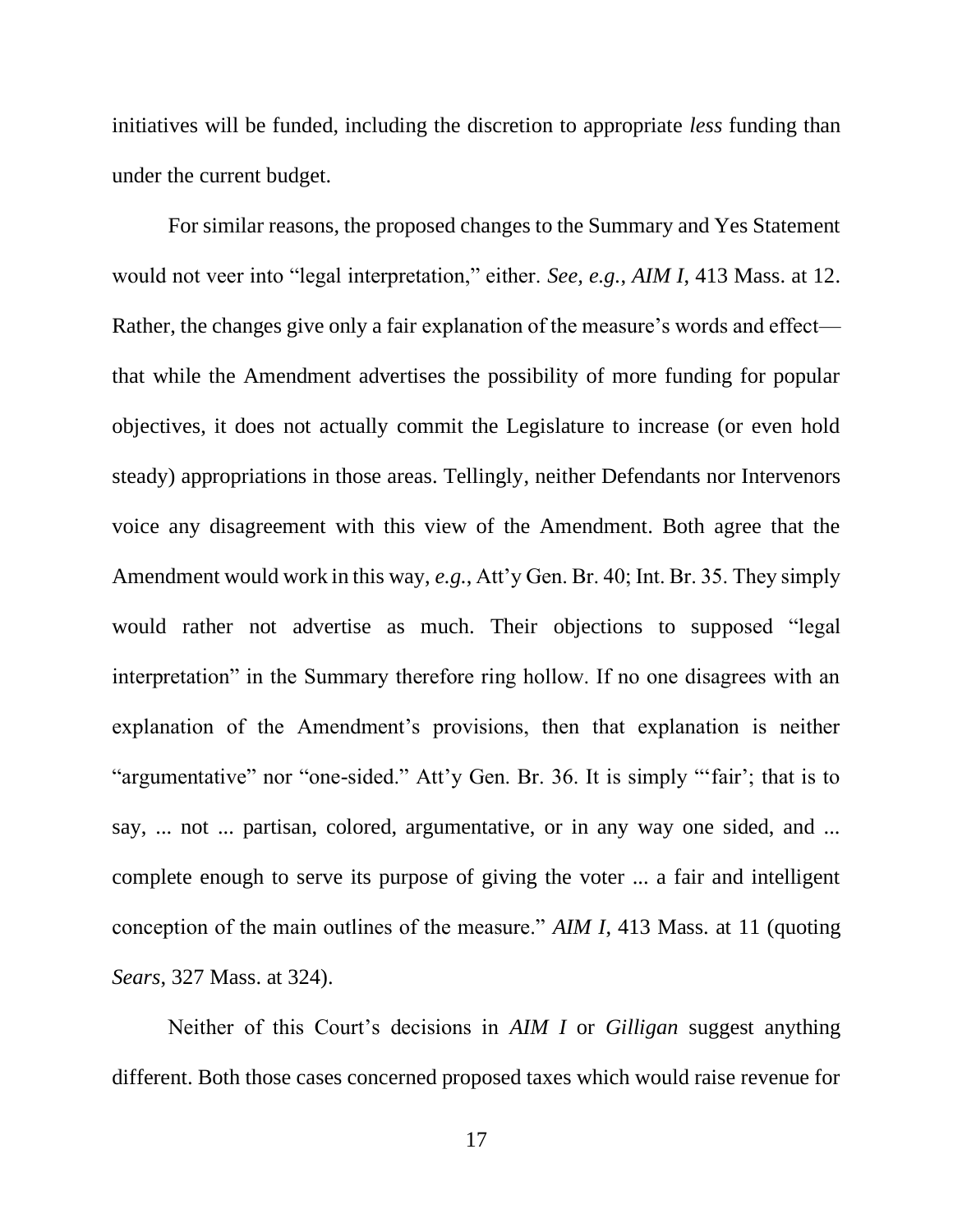specific funds or programs already operated by the Commonwealth. *See AIM I*, 413 Mass. at 4 n.5 (concerning the Environmental Challenge Fund, "established in 1987 as a separate fund on the books of the Commonwealth"); *Gilligan*, 413 Mass. at 15 (concerning the Health Protection Fund, to be dedicated to "supplement existing levels of funding" for health- and tobacco-related programs, and other preexisting funds). The Court held that the Attorney General was not required to address the specific parameters of these funds in his Summary of the ballot initiatives. In *Gilligan*, the Court held that the Summary need not address the "the possibility that the Legislature might appropriate monies in the Health Protection Fund for purposes other than those for which the fund would be established." 413 Mass. at 19. And in *AIM I*, the Court was addressing objections that "that the [ballot] measure impermissibly would remove the Legislature's discretion in exercising its appropriative power." 413 Mass. at 7. Both cases raised potentially complex issues about the scope and structure of Commonwealth funds—issues open to "legal interpretation" which the Attorney General was not required to address in a mere summary of each initiative. This case is very different, where Plaintiffs' proposed modifications do not raise questions of "legal interpretation," as witnessed by the apparent agreement of all the parties in this case as to the correct answer.

Lastly, Plaintiffs have not proposed a "comprehensive" description of the Amendment and all its ramifications, in place of Article 48's prescribed "fair and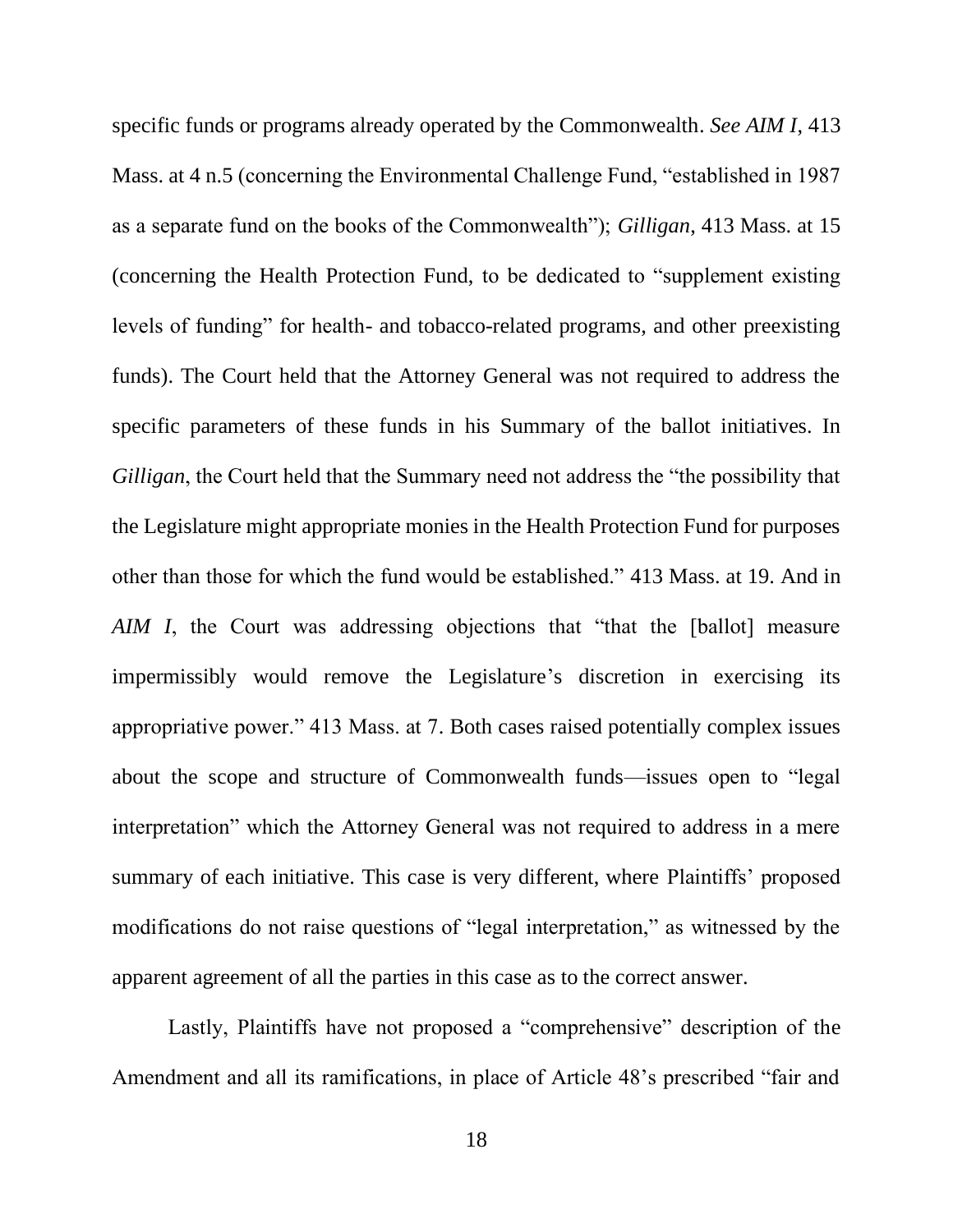concise summary." *Cf.* Att'y Gen. Br. 18; *Hensley v. Att'y Gen.*, 474 Mass. 651, 660 (2016). Plaintiffs have proposed adding *only a single sentence* to the Summary. In *Hensley*, this Court confronted demands that the summary of a marijuana-related ballot initiative include fine, technical details about the specific products the proposal would regulate. *See, e.g.*, 474 Mass. at 661-62 (rejecting objection that "the summary ... does not use the words 'hashish' or 'marijuana concentrate' or otherwise make clear that the proposed act would legalize marijuana with a concentration of THC that exceeds two and one-half per cent"). Plaintiffs' extra sentence would come nowhere near toward tipping the balance from a "fair, concise summary," *id.* at 659, to the kind of "very substantial degree of detail," *id.* at 661, this Court has rejected.

Moreover, if the Court has concerns about brevity, it should adopt Plaintiffs' shorter proposed Yes Statement. This option, which neither Defendants nor Intervenors address, is the shortest statement of all, simply omitting the Attorney General's misleading advertising of transportation and education funding and including only "the main feature[] of the measure," the new tax. *Id.* at 661 (quoting *Sears*, 327 Mass. at 324).

#### **CONCLUSION**

<span id="page-18-0"></span>For the foregoing reasons, the Court should declare the current Summary and Yes Statement in violation of Article 48, order the Secretary not to place the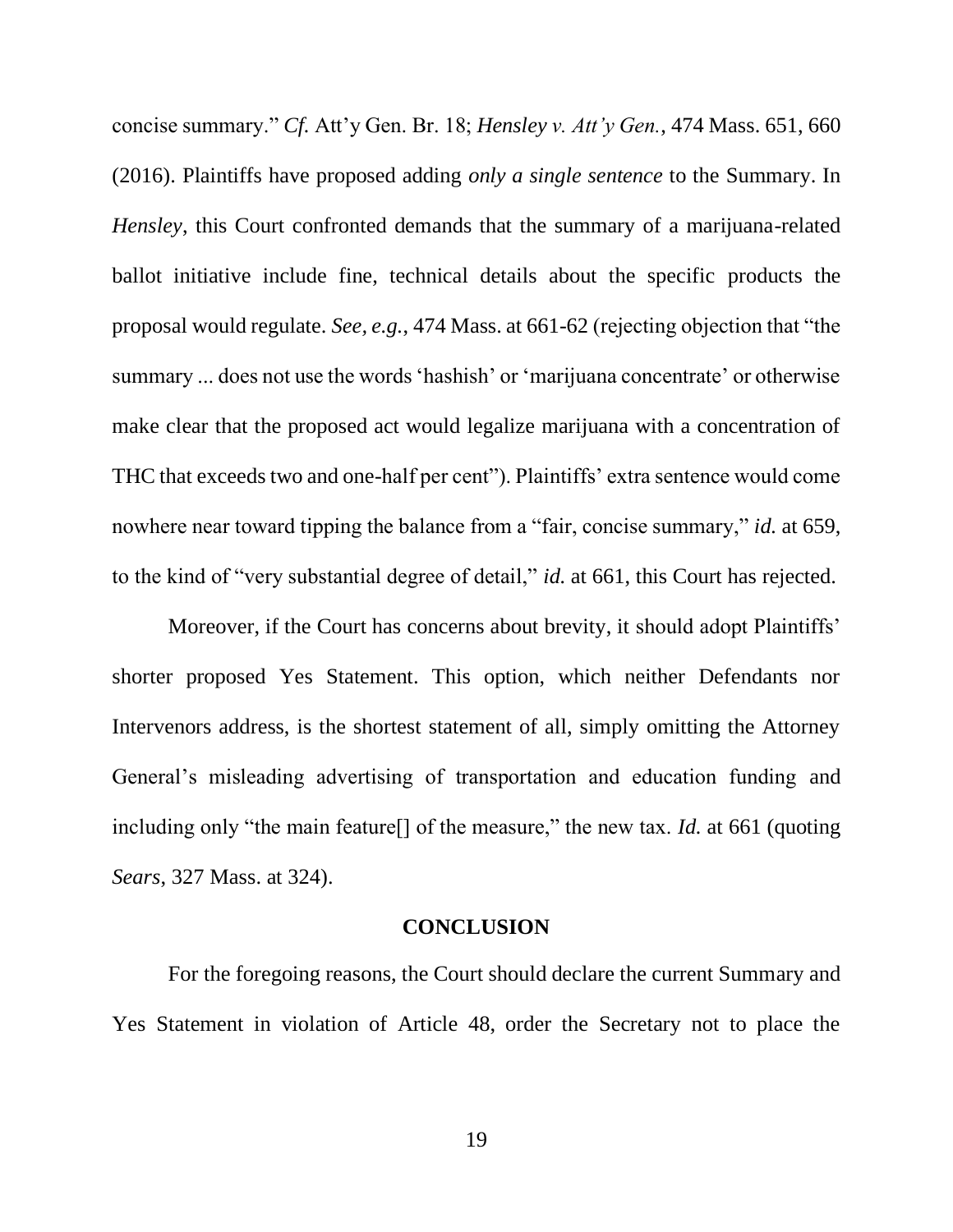Amendment on the ballot unless the Summary is clarified, and order the Yes Statement to be revised according to Plaintiffs' proposals.

Date: April 25, 2022 Respectfully submitted,

/s/ Patrick Strawbridge

Patrick Strawbridge (BBO #678274) James P. McGlone (BBO #707486) CONSOVOY MCCARTHY PLLC Ten Post Office Square 8th Floor South PMB #706 Boston, MA 02109 (703) 243-9423 patrick@consovoymccarthy.com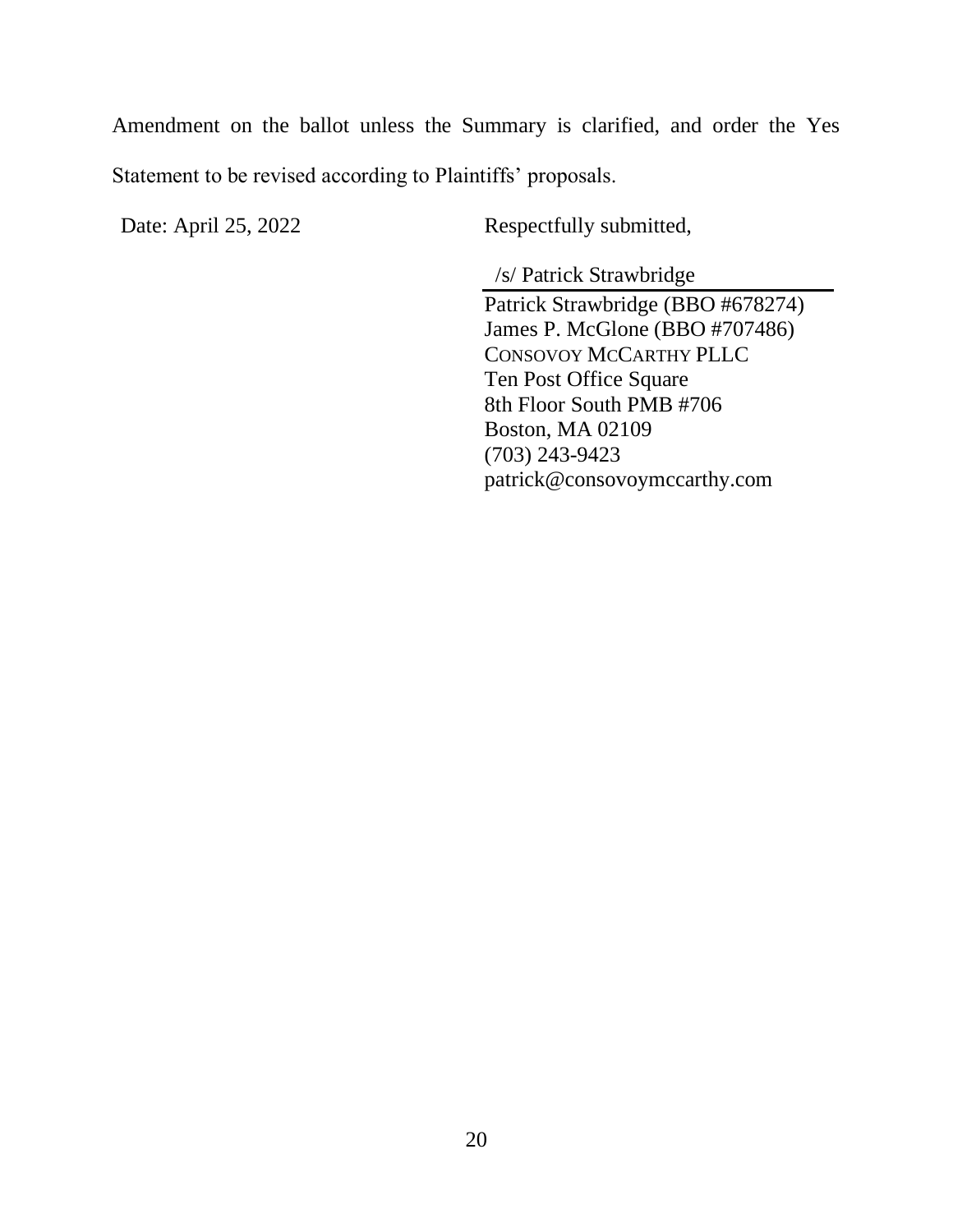## **CERTIFICATE OF COMPLIANCE**

<span id="page-20-0"></span>Pursuant to Rule 16(k) of the Massachusetts Rules of Appellate Procedure, undersigned counsel certifies that this brief complies with the rules of the Court pertaining to the filing of amicus briefs, including Massachusetts Rules of Appellate Procedure 17 and 20.

This brief was prepared using Microsoft Word in 14-point Times New Roman, a proportionally spaced typeface, and contains 3,226 words.

Date: April 25, 2022 /s/ Patrick Strawbridge